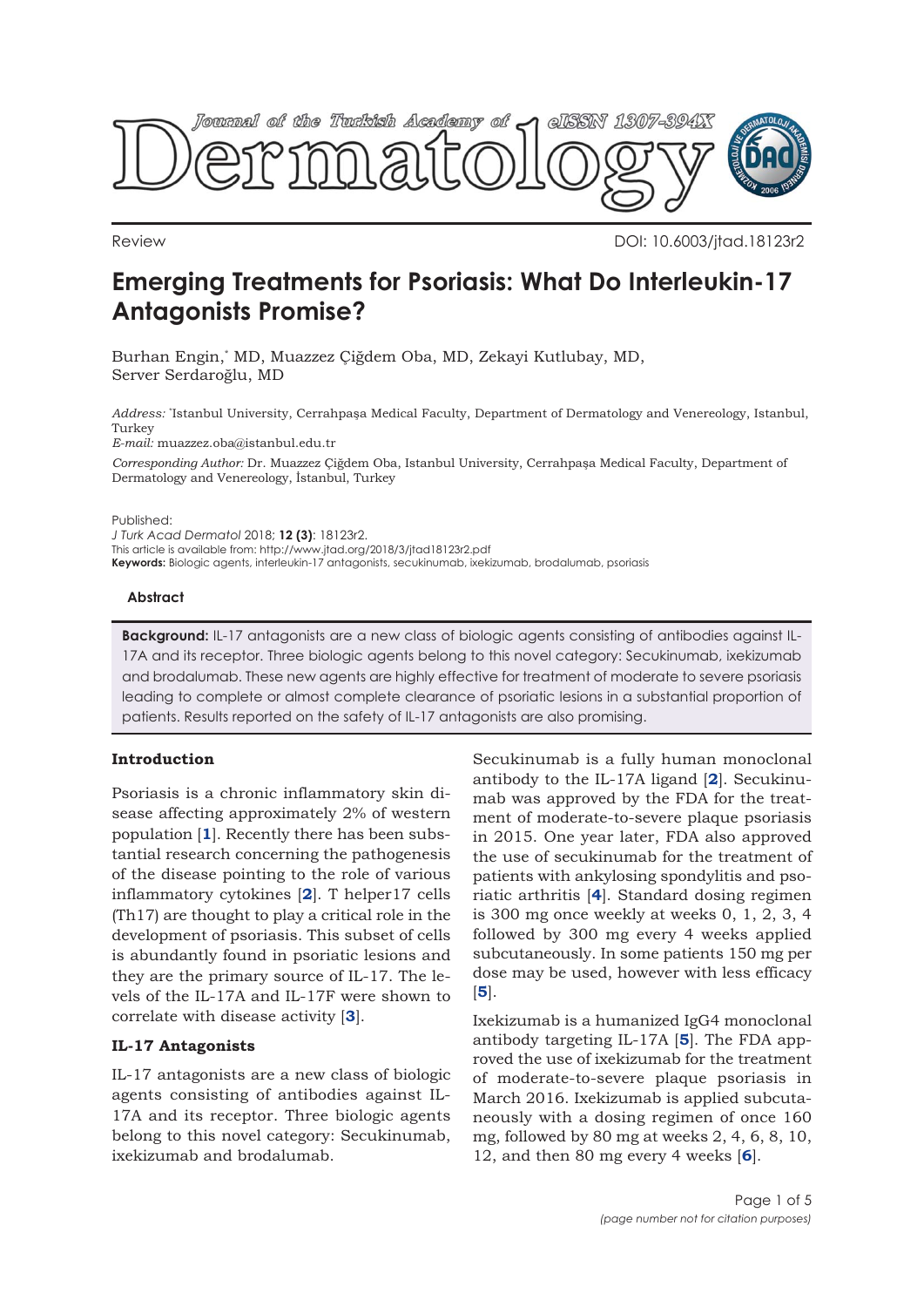Brodalumab is a IgG2 human monoclonal antibody that antagonizes the alpha subunit of the IL-17 receptor (IL-17RA). It binds IL-17RA with high affinity and thus inhibits the action of IL-17A, IL-17F and IL-17E [**[5](#page-3-0)**]. Brodalumab was FDA approved in February 2017 for the treatment of moderate-to-severe plaque psoriasis. Dosing regimen is 210 mg at weeks 0, 1 and 2, followed by 210 mg once every 2 weeks subcutaneously [**[7, 8](#page-3-0)**].

#### **Efficacy**

Biologic agents targeting IL-17 are highly effective for treatment of moderate to severe psoriasis leading to complete or almost complete clearance of psoriatic lesions in a substantial proportion of patients. The fact that IL-17 antagonists have a more significant effect compared to TNF inhibitors and ustekinumab, led to the idea that the standard treatment responses should be evaluated using PASI 90 instead of PASI 75 [**[9,10](#page-3-0)**].

#### **Secukinumab**

Two randomized, double blind, placebo-controlled phase III trials revealed the high eff icacy of secukinumab. At 12th week of treatment, PASI 75 responses were achieved by 81,6% and by 4,5% of patients in secukinumab and placebo groups respectively. PASI 75 response rates observed at 12th week were higher with secukinumab than that with etanercept and placebo, with percentages of 77,1%, 44% and 4,9% respectively. Similarly, at the end of 52nd week, proportion of PASI 75, PASI 90 and PASI 100 responders was significantly greater with secukinumab as compared with etanercept[**[11](#page-3-0)**]. Another study found secukinumab to be superior to ustekinumab in reduction of PASI scores. Improvement in PASI of 90% was observed in 79% and in 57% of patients under secukinumab and ustekinumab treatments respectively at 16th week of treatment [**[12](#page-3-0)**].

Anti-drug antibodies were detected in less than 0.5% of patients during 52-week treatment period with secukinumab. Thus, it is considered safe to reinitiate secukinumab treatment as needed. It was shown that 69% of patients relapsing after treatment cess ation regained PASI 75 response rates wit h 300 mg secukinumab treatment applied every 4 weeks [**[13](#page-3-0)**]. Another study found that more than 90% of patients regained PASI 75 responses with retreatment regimen dosing at weeks 0, 1, 2, 3, 4 followed by 300 mg every 4 weeks [**[14](#page-3-0)**].

#### **Ixekizumab**

Three randomized, placebo-controlled, double-blind clinical trials have proved the efficacy and response maintenance for 60 weeks in a majority of ixekizumab-treated patients [**[15,16](#page-3-0)**].UNCOVER-2 and UNCOVER-3 phase III studies aimed to compare the efficacy of ixekizumab administered every 2 weeks (IXE Q2W), ixekizumab administered every 4 w eeks (IXE Q4W), etanercept 50 mg twice weekly and placebo. At 12th week of treatment, both doses of ixekizumab have been shown to have significantly superior efficacy compared to placebo and etanercept. Proportion of patients who achieved PASI 90 treated with IXE Q2W, IXE Q4W, etanercept and placebo was 70.7%, 59.7%, 18.7% and 0.6% respectively in UNCOVER-2 trial and 68.1%, 65.3%, 25.7% and 3.1% respectively in UNCOVER-3 trial. After a 12-week induction period, patients treated with IXE Q2W and IXE Q4W received IXE Q4W maintenance therapy until 60th week. In UNCOVER 3 trial, at 60th week PASI 75 responses were achieved in 83% and 80% of patients and PASI 90 responses were achieved in 73% and 52% of patients in IXE Q2W and IXE Q4W groups respectively.

A recent study investigating the efficacy of retreatment with ixekizumab after an interrupted therapy showed that patients experienced relapse in approximately 20 weeks after the cessation of treatment. Furthermore, most importantly, the study showed that with a retreatment with ixekizumab applied every 4 weeks most of the patients regained baseline responses. There was no di fference in the incidence of anti-drug antibodies between patients under continous therapy and patients under interrupted therapy [**[17](#page-3-0)**]. Moreover, the efficacy of ixekizumab did not differ among biologic naive patients and those with previous exposure to biologics, in contrast to etanercept treatment which showed lower efficacy in the latter group [**[18](#page-4-0)**].

## **Brodalumab**

First phase III trial of brodalumab demonstrated that 83%, 70% and 42% of patients achieved PASI 75, PASI 90 and PASI 100 responses respectively [**[19](#page-4-0)**]. AMAGINE-2 and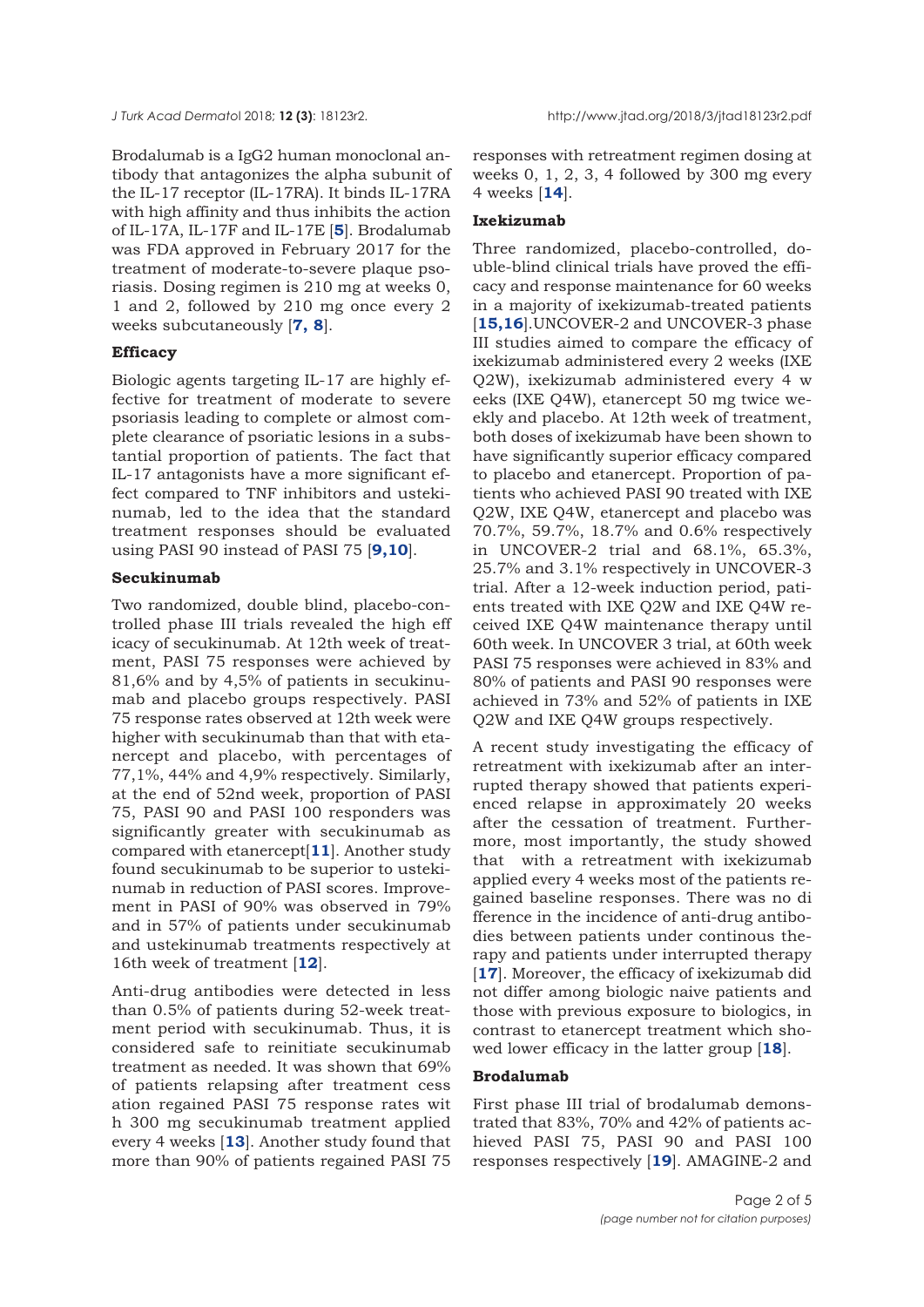*J Turk Acad Dermato*l 2018; **12 (3)**: 18123r2. http://www.jtad.org/2018/3/jtad18123r2.pdf

AMAGINE-3 trials compared efficacy of brodalumab (every 2 weeks 210 or 140 mg) with ustekinumab and placebo. In AMAGINE-2 study, 49% of patients in 140 mg group, 70% of patients in 210 mg group, 47% of patients in ustekinumab group and 3% of patients in placebo group have achieved PASI 90 at 12th week with very similar results to that of AMA-GINE-3 study. PASI 100 response rates obtained with 210 mg brodalumab treatment were also significantly superior to ustekinumab [[20](#page-4-0)]. Another study showed that clinical responses were maintained during 120-week treatment period with brodalumab. PASI 75, PASI 90 and PASI 100 responses were reported in 95%, 85%, 63% of patients, respectively, at 12th week, and in 86%, 70%, 51% of patients, respectively, at 120th week of treatment [**[21](#page-4-0)**].

#### **Speed of onset of action**

IL-17 antagonists have a markedly rapid onset of action in improving clinical signs and symptoms. Significant improvements of PASI from baseline were observed in patients receiving IL-17 antagonists only after 1 to 4 weeks of treatment [**[22](#page-4-0)**].

### **Secukinumab**

A study showed that 31% and 37% of patients treated with secukinumab 300 mg and 150 mg attained PASI 75 responses at only 4th week of treatment [**[23](#page-4-0)**]. Clinical response rate assessed as 50% reduction in PASI score was more rapid with secukinumab (3 weeks) as compared with etanercept (7 weeks) [**[11](#page-3-0)**]. Clinical response rate with secukinumab was also found to be superior to ustekinumab. At 4th week, proportions of patients achieving PASI 90 and PASI 100 responses were significantly elevated with secukinumab compared with ustekinumab [**[12](#page-3-0)**].

#### **Ixekizumab**

PASI 75 response was achieved in nearly half of the patients at the 4th week of treatment with ixekizumab [16]. Assessment of healthrelated quality of life and pruritus using specific scales [Dermatology Life Quality Index (DLQI) and Itch Numeric Rating Scale (itch NRS)] indicated that ixekizumab treatment acted rapidly to relieve itch and improve life quality compared to etanercept and placebo. Median time to achieve minimally clinically important differences in DLQI and itch NRS

was 2.1 weeks under ixekizumab treatment [**[24](#page-4-0)**].

# **Brodalumab**

Brodalumab treatment was associated with superior responses than placebo beginning from second week of treatment [**[25](#page-4-0)**]. Median time to attain PASI 75 response was almost 2 times shorter with brodalumab 210 mg compared with ustekinumab [**[20](#page-4-0)**].

#### **Adverse effects**

Regarding safety of IL-17 antagonists, infections and cardiovascular diseases are the main concerns among the adverse effects of the use of IL-17 antagonists [**[22](#page-4-0)**].

Meta-analysis results indicate that IL-17 antagonists are associated with a higher risk of infection than placebo. However, incidence of serious infections did not differ between IL-17 antagonists and placebo. The most co mmonly reported infection events were nasopharyngitis, upper respiratory tract infection, viral upper respiratory tract infection, pharyngitis, sinusitis or rhinitis [**[22](#page-4-0)**].

As IL-17A has various roles in host defence including expression of antimicrobial peptides, maturation and survival of neutrophils; patients receiving IL-17 antagonists should be followed-up closely for candida infections and neutropenia [**[7,](#page-3-0) [22](#page-4-0)**]. Candidial infections were more commonly seen in secukinumabtreated patients than in etanercept-treated patients [**[11](#page-3-0),[12](#page-3-0)**]. Similarly, oral and genital candidiasis were more prevalent in patients treated with ixekizumab compared with etanercept and placebo. Brodalumab was also associated with a higher incidence of candidial infections than ustekinumab. Reported candidial infections were all mild and moderate in severity and none of them were systemic [**[20](#page-4-0)**]. Regarding neutropenia, IL-17 antagonist-related neutropenia was reported to be a transient and reversible event, not associated with any serious infection [**[15, 16,](#page-3-0) [20](#page-4-0)**]. As for tuberculosis, according to both clinical (phase III) and in vitro studies secukinumab was not associated with an increase in M.tuberculosis infections. There were no cases of tuberculosis at the end of 1 year secukinumab treatment. Moreover, active t uberculosis did not develop under secukinumab therapy in cases with a history of lung tuberculosis or cases with latent tuberculosis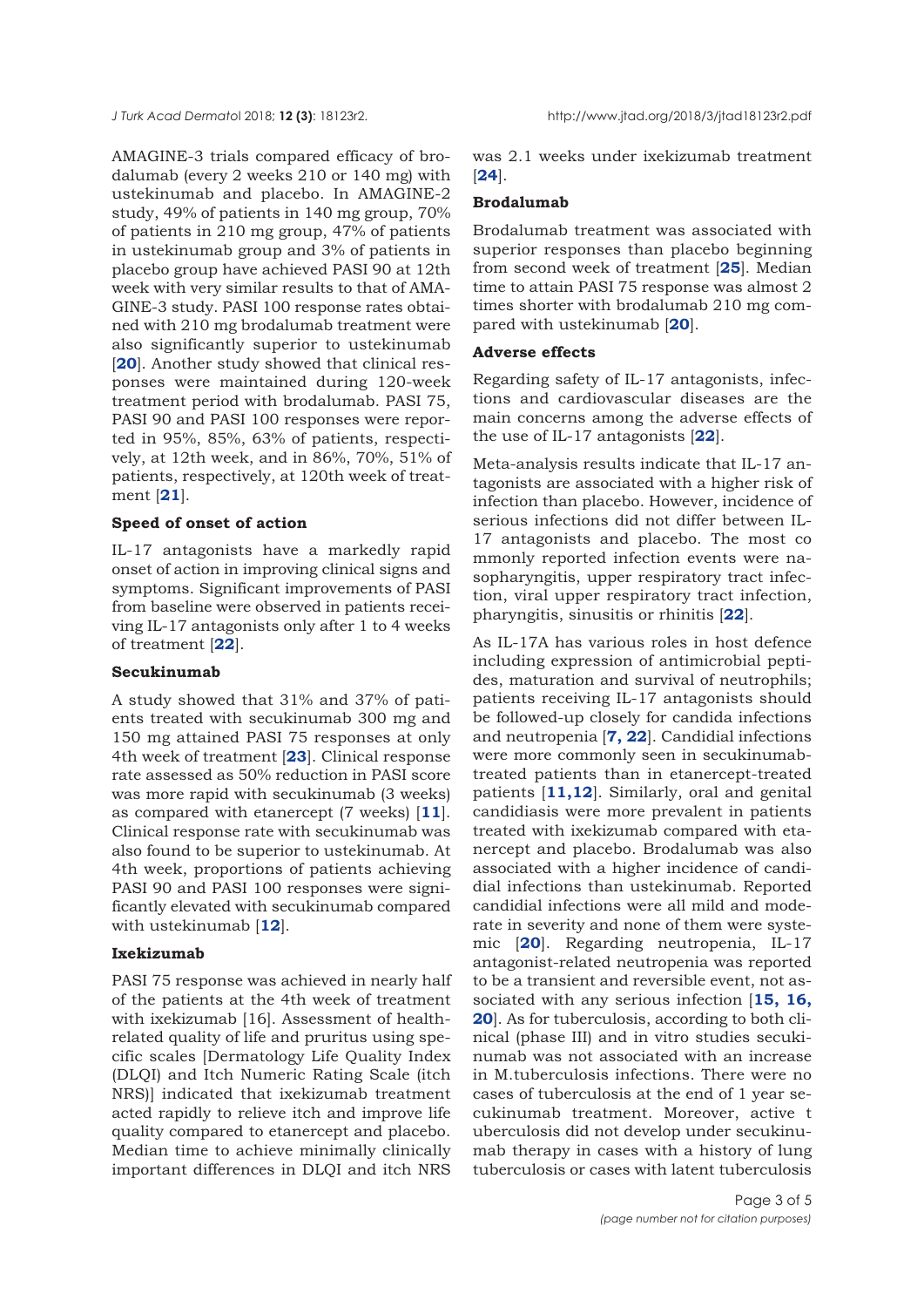<span id="page-3-0"></span>

#### [**[26](#page-4-0)**].

In a meta-analysis including nine randomized controlled studies it was reported that IL-17 antagonists showed no significant di fferences from placebo in the proportion of patients with cardiovascular disease. Larger scale clinical studies are required to investigate the possible protective roles of IL-17 antagonists against cardiovascular diseases [**[22](#page-4-0)**].

During maintenance phase of brodalumab treatment two patients died from suicide raising suspicion of a causal relationship between brodalumab and suicide. In the safety investigations, it was reported that suicides were coincidential events and brodalumab treatment was not related with an increased risk of suicide [**[27](#page-4-0)**]. However, this observation led to insertion of a "black box warning" [**7**].

IL-17 antagonists are associated with a flare in inflammatory bowel diseases. Use of IL-17 antagonists should be avoided in psoriasis patients having inflammatory bowel disease [**[28](#page-4-0)**].

IL-17 antagonists showed no significant differences from placebo in the proportion of patients with malignancy. Further information about the safety of IL-17 inhibitors will be obtained in the following years with phase IV studies [**[29](#page-4-0)**].

## **Conclusion**

In the management of psoriasis, despite existing biologic agents targeting TNF-alfa and IL-12/23, there is continuing search for new and more effective biologic agents. IL-17 antagonists are a new class of biologic treatment with promising clinical outcomes.

#### **References**

- 1. Gelfand JM, Weinstein R, Porter SB, Neimann AL, Berlin JA, Margolis DJ. Prevalence and treatment of psoriasis in the United Kingdom: a population-based study. Arch Dermatol 2005; 141: 1537-1541. PMID: 16365254
- 2. Wasilewska A, Winiarska M, Olszewska M, Rudnicka L. Interleukin-17 inhibitors. A new era in treatment of psoriasis and other skin diseases. Postepy Dermatol Alergol 2016; 33: 247-252. PMID: 27605893
- 3. Lowes MA, Kikuchi T, Fuentes-Duculan J, et al. Psoriasis vulgaris lesions contain discrete populations of Th1 and Th17 T cells. J Invest Dermatol 2008; 128: 1207-1211. PMID: 18200064
- 4. Reszke R, Szepietowski JC. Secukinumab in the treatment of psoriasis: an update. Immunotherapy 2017; 9: 229-238. PMID: 28162025
- 5. AbuHilal M, Walsh S, Shear N. The Role of IL-17 in the Pathogenesis of Psoriasis and Update on IL-17 Inhibitors for the Treatment of Plaque Psoriasis. J Cutan Med Surg 2016; 20: 509-516. PMID:2720 7350
- 6. Dong J, Goldenberg G. New biologics in psoriasis: an update on IL-23 and IL-17 inhibitors. Cutis 2017; 99: 123-127. PMID: 28319618
- 7. Balato A, Scala E, Balato N, et al. Biologics that inhibit the Th17 pathway and related cytokines to treat inflammatory disorders. Expert Opin Biol Ther 2017;17:1363-1374. PMID: 28791896
- 8. Puig L. Brodalumab: the first anti-IL-17 receptor agent for psoriasis. Drugs Today (Barc) 2017; 53: 283-297. PMID: 28650001
- 9. Puig L. PASI90 response: the new standard in therapeutic efficacy for psoriasis. J Eur Acad Dermatol Venereol 2015; 29: 645-648. PMID: 25370811
- 10. Hanley TL, Yiu ZZ. Role of IL-17 in plaque psoriasis: therapeutic potential of ixekizumab. Ther Clin Risk Manag 2017; 13: 315-323. PMID: 28352182
- 11. Langley RG, Elewski BE, Lebwohl M, et al. Secukinumab in plaque psoriasis--results of two phase 3 trials. N Engl J Med 2014; 371: 326-338. PMID: 25007392
- 12. Thaçi D, Blauvelt A, Reich K, et al. Secukinumab is superior to ustekinumab in clearing skin of subjects with moderate to severe plaque psoriasis: CLEAR, a randomized controlled trial. J Am Acad Dermatol 2015; 73: 400-409. PMID: 26092291
- 13. Mrowietz U, Leonardi CL, Girolomoni G, et al. Secukinumab retreatment-as-needed versus fixed-interval maintenance regimen for moderate to severe plaque psoriasis: A randomized, double-blind, noninferiority trial (SCULPTURE). J Am Acad Dermatol. 2015; 73: 27-36. PMID: 25982539
- 14. Blauvelt A, Reich K, Warren RB, et al. Secukinumab re-initiation achieves regain of high response levels in patients who interrupt treatment for moderate to severe plaque psoriasis. Br J Dermatol 2017; 177: 879-881. PMID: 28498514.
- 15. Gordon KB, Blauvelt A, Papp KA, et al. Phase 3 Trials of Ixekizumab in Moderate-to-Severe Plaque Psoriasis. N Engl J Med 2016; 375: 345-356. PMID: 27 299809
- 16. Griffiths CE, Reich K, Lebwohl M, et al. Comparison of ixekizumab with etanercept or placebo in moderate-to-severe psoriasis (UNCOVER-2 and UNCO-VER-3): results from two phase 3 randomised trials. Lancet 2015; 386: 541-551. PMID: 26072109
- 17. Blauvelt A, Papp KA, Sofen H, et al. Continuous dosing versus interrupted therapy with ixekizumab: an integrated analysis of two phase 3 trials in psoriasis. J Eur Acad Dermatol Venereol 2017;31:1004- 1013. PMID: 28190255
- 18. Gottlieb AB, Lacour JP, Korman N, et al. Treatment outcomes with ixekizumab in patients with moderate-to-severe psoriasis who have or have not received prior biological therapies: an integrated analysis